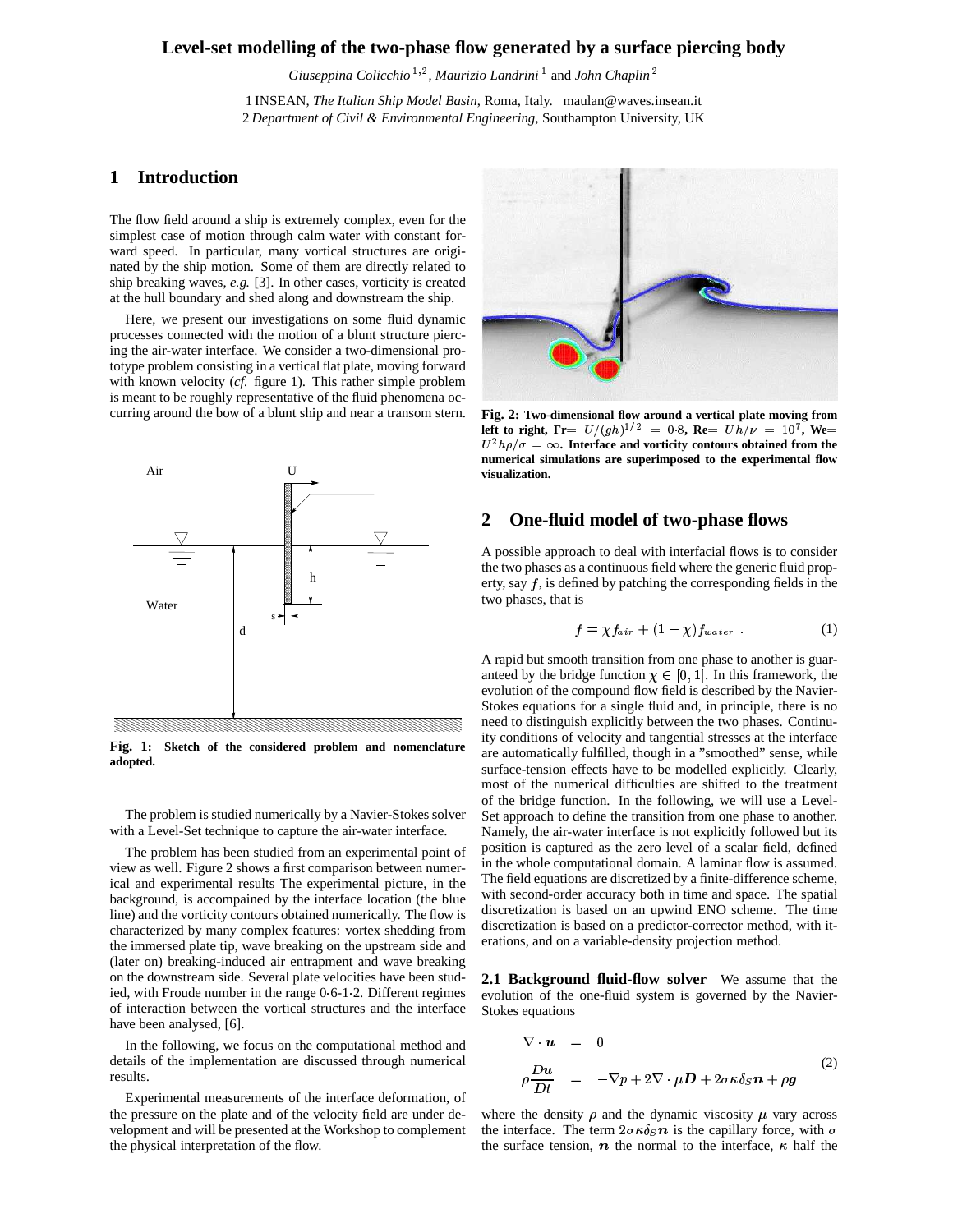interface curvature and  $\delta_S$  the Dirac function equal to unity on the interface and zero elsewhere. Finally,

$$
(\boldsymbol{D})_{ij}=D_{ij}=\frac{1}{2}\left(\frac{\partial\, u_j}{\partial\, x_i}+\frac{\partial\, u_i}{\partial\, x_j}\right)
$$

is the rate of strain tensor. Within the one-fluid formulation, the conditions at the interface between two viscous fluids, *e.g.* [7], are automatically captured. The explicit modelling of surfacetension effects is described later.

**TIME DISCRETIZATION** A second-order approximation in time of Eq. (2) can be written as:

$$
\frac{\boldsymbol{u}^{n+1} - \boldsymbol{u}^{n}}{\Delta t} = -\frac{\nabla p^{n+1/2}}{\rho^{n+1/2}} - [(\boldsymbol{u} \cdot \nabla) \boldsymbol{u}]^{n+1/2} \n+ \frac{[2\nabla \cdot \mu \boldsymbol{D}]^{n+1/2}}{\rho^{n+1/2}} + \frac{[2\sigma \kappa \delta_S \boldsymbol{n}]^{n+1/2}}{\rho^{n+1/2}} + \boldsymbol{g}
$$
\n(3)

and it is solved through a predictor-corrector scheme. Differently from most implementations, the corrector step is iterated until convergence is reached to improve stability and accuracy [2]. For brevity, we introduce the term

$$
F(\boldsymbol{u})=-(\boldsymbol{u}\cdot\nabla)\boldsymbol{u}+\frac{2\nabla\cdot\mu\boldsymbol{D}}{\rho}+\boldsymbol{g}
$$

approximated by (different) Taylor expansions in both steps. *Predictor step* The density and the surface tension at the time  $n + 1/2$  are approximated with those at time  $n - 1/2$ , and se  $[F(u)]^{n+1/2}$  is obtained through a Taylor expansion from the previous time steps. The pressure gradient is written as:

$$
\frac{\nabla p_0^{n+1/2}}{\rho^{n-1/2}} = \frac{\nabla p_0^{n+1/2}}{\rho^{n-1/2}} - \frac{\nabla p^{n-1/2}}{\rho^{n-1/2}} + \frac{\nabla p^{n-1/2}}{\rho^{n-1/2}} ,
$$

and the two-step procedure to obtain the velocity  $u_0^{n+1}$  reads:

$$
\tilde{\mathbf{u}} = \mathbf{u}^{n} + \Delta t \left\{ [F(\mathbf{u})]_{0}^{n+1/2} - \frac{\nabla p^{n-1/2}}{\rho^{n-1/2}} \right\}
$$
\n
$$
\mathbf{u}_{0}^{n+1} = \tilde{\mathbf{u}} + \Delta t \left\{ \frac{\nabla p^{n-1/2}}{\rho^{n-1/2}} - \frac{\nabla p_{0}^{n+1/2}}{\rho^{n-1/2}} + 2\sigma \frac{(\kappa \delta \mathbf{n})^{n-1/2}}{\rho^{n-1/2}} \right\} \tag{4}
$$

For an incompressible fluid, the second equation in (4) becomes:

$$
\frac{\nabla \cdot \tilde{\boldsymbol{u}}}{\Delta t} = \nabla \cdot \left( \frac{\nabla (p^{n-1/2} - p_0^{n+1/2})}{\rho^{n-1/2}} + 2\sigma \frac{(\kappa \delta \boldsymbol{n})^{n-1/2}}{\rho^{n-1/2}} \right) \quad ,
$$

At time  $n + 1/2$ , the pressure is decomposed as  $p = p_{(st)} + \theta_{wh}$  $p_{(nst)}$ . The first contribution results in the pressure jump at the interface due to the surface-tension effects,

$$
\nabla^2 p_{(st),0}^{n+1/2} = \nabla \cdot \left( 2\sigma (\kappa \delta \mathbf{n})^{n-1/2} \right), \tag{5}
$$

and it is completely independent of the density distribution. The second term  $p_{(nst)}$  is the pressure in the case without surfacetension effects:

$$
\nabla \cdot \left( \frac{\nabla (p^{n-1/2} - p_{(nst),0}^{n+1/2})}{\rho^{n-1/2}} \right) = \frac{\nabla \cdot \tilde{u}}{\Delta t} \ . \tag{6}
$$

The solution of the Poisson equations (5) and (6) gives  $p_0^{n+1/2}$ ,  $u_0^{n+1/2}$  follows from the second equation in (4), while the viscosity and density fields are defined once the interface has been captured by the Level-set technique discussed later. These data are used to start the iterative corrector step.

*Corrector step* At the  $k$ -th step of the corrector, the term  $[F(u)]_k^{n+1/2}$  is obtained by a centered Taylor expansion, and the pressure gradient is written as:

$$
\frac{\nabla p_{(ns),k}^{n+1/2}}{\rho_{k-1}^{n+1/2}} = \frac{\nabla p_{(ns),k-1}^{n+1/2}}{\rho_{k-1}^{n+1/2}} + \frac{\nabla p_c}{\rho_{k-1}^{n+1/2}} ,
$$

where  $p_c$  is a pressure-correction term arising from the approximate projection method:

$$
\tilde{u} = u^{n} + \Delta t \left\{ [F(u)]_{k-1}^{n+1/2} - \frac{\nabla p_{k-1}^{n+1/2}}{\rho_{k-1}^{n+1/2}} \right\}
$$
\n
$$
u_{k}^{n+1} = \tilde{u} + \Delta t \left\{ 2\sigma \frac{(\kappa \delta \mathbf{D})_{k-1}^{n+1/2}}{\rho_{k-1}^{n+1/2}} - \frac{\nabla p_{c}}{\rho_{k-1}^{n+1/2}} \right\}
$$

by solving the Poisson equations:

$$
\nabla^2 p_{(st)k}^{n+1/2} = \nabla \cdot \left( 2\sigma (\kappa \delta \mathbf{n})_{k-1}^{n+1/2} \right)
$$
  

$$
\nabla \cdot \left( \frac{\nabla p_c}{\rho_{k-1}^{n+1/2}} \right) = \frac{\nabla \cdot \tilde{\mathbf{u}}}{\Delta t}
$$

'

As before, once the above Poisson equations have been solved, velocity, density and viscosity fields can be updated. Again, we note that density and viscosity depend on the iteration step  $k$ because of the motion of the interface. The iterative procedure is repeated until convergence is satisfied.

 $-\frac{\nabla p_0^{n+1/2}}{p^{n-1/2}}+2\sigma\frac{(\kappa\delta n)^{n-1/2}}{p^{n-1/2}}\}$  been selected because of their individual features and because **SPATIAL DISCRETIZATION** For the spatial discretization, we have used staggered grid and  $x$ - and  $y$ -derivatives have been calculated using a second-order approximation and an Essentially Non-Oscillatory (ENO) scheme [1]. The application of second-order ENO schemes, requires the choice of a so-called "limiter function". One of the most commonly used limiters is the "minmod" which is known to be dissipative. This feature is usually accepted because it smooths the high normal gradient of the tangential velocity and further stabilizes the interface with a numerical viscosity. The so-called "superbee" is the most suitable limiter to capture the advection of a steep function. However its indiscriminate application whole over the domain is not suitable with more smoothed velocity profiles inside each one of the two phases. Though other limiters have been proposed, minmod and superbee have of the possibility of a smooth patching from one to another allowing a more accurate advection of the velocity whole over the computational domain. In fact, we have introduced a variable coefficients limiter function  $m(a, b)$  in the form:

$$
\begin{cases}\n0 & \text{if } ab < 0 \\
\max(\min(f|a|, |b|), \min(f|b|, |a|))\text{sign}(a) & \text{if } ab \ge 0\n\end{cases}
$$

<sup>t)</sup> <sup>+</sup> where the coefficient f is a function of the distance  $\phi$  from the interface:

$$
f = \begin{cases} \frac{1}{2}\cos\left(\frac{\phi\pi}{\delta_{lim}}\right) + 1 & \text{if } |\phi| < \delta_{lim} \\ 1 & \text{if } |\phi| > \delta_{lim} \end{cases}
$$

and  $\delta_{lim}$  is the interval of variation of the coefficients. The practical choice of  $\delta_{lim}$  will be discussed later.



**Fig. 3: Comparison of the interface location with (dashed line) and without using (solid line) the variable-coefficient limiter function.** for the test case considered in figure 2,  $t(g/h)^{1/2} = 4.0$ .

Figure 3 shows the effect of using different limiter functions for the case shown in figure 2. In particular, the minmod limiter, solid line, produces a rather unphysical result with a "nose-up" plunging jet. This is due to a numerical diffusion of the air velocity field inside the water, *cf.* center plot, which is significantly reduced in the present formulation, dashed line and right plot.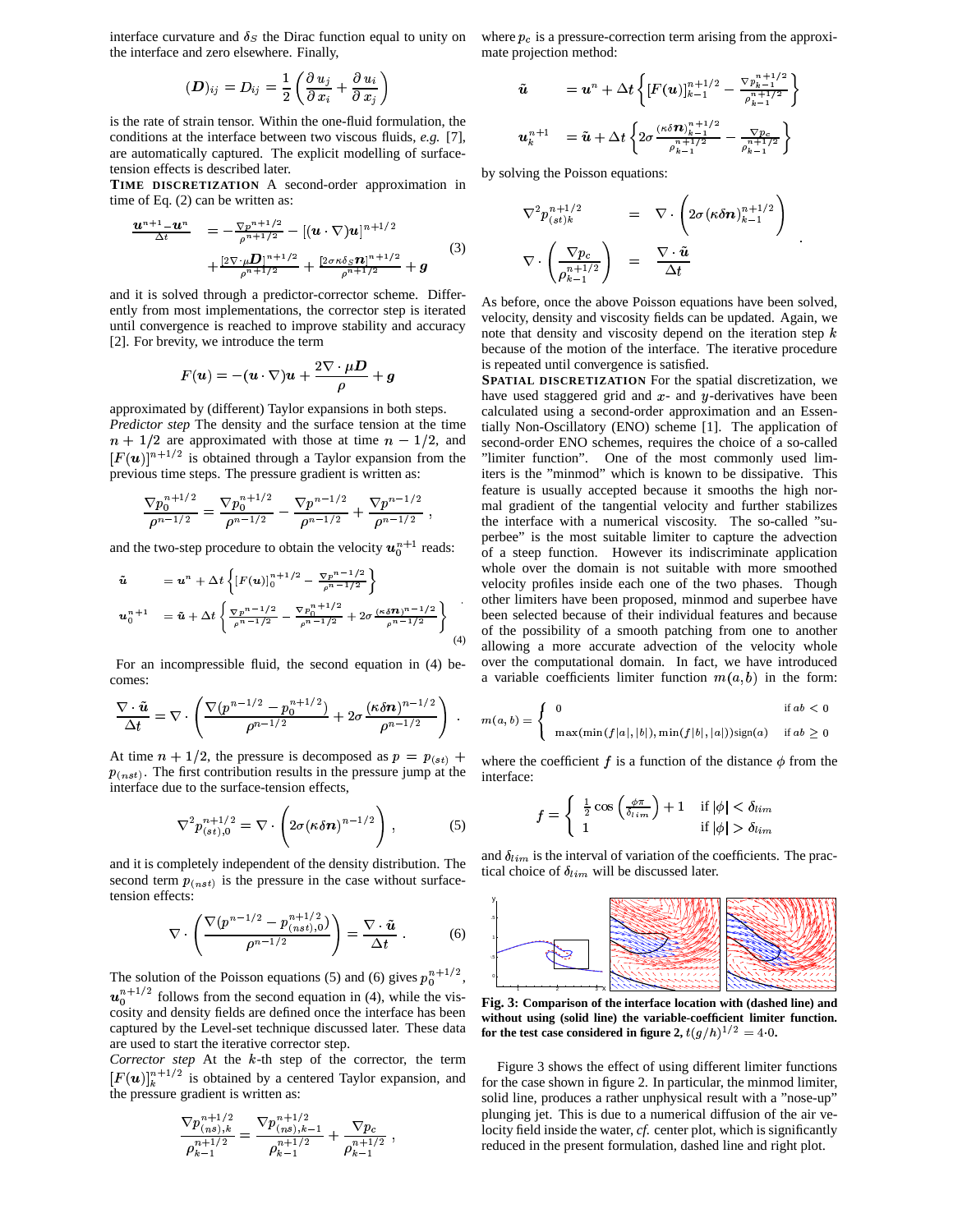We note that this formulation is valid for high Reynolds number. In fact, the tangential velocity would be physically smoothed by the higher fluid viscosity and the use of a superbee scheme would produce unphysical steepening of the tangential velocities at the interface.

In the final implementation, the algebraic systems arising from the discretization of the Poisson equations are solved by a GMRES technique, which we found rather efficient and easily portable on massive parallel computers.

**2.2 Interface capturing** The interface between the fluids is traced using a level-set function  $\phi$ , as introduced in [5]. A narrow band around the interface is characterized by its signed distance from the air-liquid interface, figure 4. The level-set function is used to define the bridge function  $\chi$ , adopted to smooth the flow variables across the interface. The explicit functional form of the bridge function depends on the considered variable, as discussed in the following.



**Fig. 4: Definition of a distance function in a narrow band around the interface zero level when the forward plunging jet hits the underlying interface (***cf.* **the test case considered in figure 2).**

In particular, upon considering the density a function of  $\phi$ , we can write the continuity equation as:

$$
\frac{\partial \, \rho}{\partial \, \phi} \left( \frac{\partial \, \phi}{\partial \, t} + \boldsymbol{u} \cdot \nabla \phi \right) = 0 \,\, ,
$$

which gives the transport equation for the level-set function, as far as  $\partial \rho / \partial \phi \neq 0$ . The Lagrangian evolution of  $\phi$  direction does not preserve distances. Therefore, a periodic reinitialization of  $\phi$  is necessary to restore its geometrical meaning. The reinitialization, as introduced in [5], is based on:

$$
\frac{\partial \phi}{\partial \tau} + \left( \frac{\nabla \phi \cdot \nabla \phi}{|\nabla \phi|} - 1 \right) \text{sign}(\phi) = 0 , \qquad (7)
$$

where  $\phi$  evolves in the pseudo time  $\tau$  until stationary conditions are obtained. The standard solution procedure is based on an ENO scheme for the calculation of the spatial derivatives. As shown in [4], such schemes introduce an error at the interface. To alleviate the problem, [4], equation (7) can be solved by:

$$
\phi_{i,j}^{l+1} = \begin{cases}\n\phi_{i,j}^n - \Delta \tau \left( \text{sign}(\phi_{i,j}^0) | \phi_{i,j}^l | - D_{i,j} \right) & \text{interface cell} \\
\phi_{i,j}^n - \Delta \tau \text{sign}(\phi_{i,j}^0) \left( \frac{\nabla \phi_{i,j}^l \nabla \phi_{i,j}^l}{|\nabla \phi_{i,j}^l|} - 1 \right) & \text{otherwise}\n\end{cases}
$$
\n(8)

where

$$
D_{i,j} = \frac{2\phi_{i,j}^0}{\sqrt{\frac{\left(\phi_{i+1,j}^0 - \phi_{i-1,j}^0\right)^2}{\Delta x^2} + \frac{\left(\phi_{i,j+1}^0 - \phi_{i,j-1}^0\right)^2}{\Delta y^2}}}.
$$

This procedure has been found to be more accurate when the interface is split into many branches, as the case presented in figure 5, without the need of introducing different level functions. In spite of this, we still observed the numerical smoothing of the interface for those cases with high curvature of the interface. For such cases, a more accurate solution can be obtained by adopting:



**Fig. 5: Example of contour levels when the interface approaches the lower tip of the plate.**

$$
D_{i,j}^{m} = \frac{\phi_{i,j}^{0}}{\sqrt{A+B}}
$$
  
\n
$$
A = \frac{\phi_{i,j}^{0} + \left(\frac{\phi_{i,j}^{0} + 1, j}{2} - \phi_{i,j}^{0}\right) + (\phi_{i,j}^{0})^{2} + \phi_{i-1,j}^{0}}{\Delta x^{2}} \left(\frac{\phi_{i,j-1,j}^{0} - \phi_{i,j}^{0}}{2}\right)}
$$
  
\n
$$
B = \frac{\phi_{i,j+1}^{0}\left(\frac{\phi_{i,j+1}^{0} - \phi_{i,j}^{0}}{2}\right) + (\phi_{i,j}^{0})^{2} + \phi_{i,j-1}^{0}\left(\frac{\phi_{i,j-1}^{0} - \phi_{i,j}^{0}}{2}\right)}{\Delta y^{2}}
$$

which has the drawback that it does not smooth the oscillations at the interface and results in a poorer stability. Therefore, in the final implementation, at the interface we adopted a weighted combination of the two methods, that is

$$
\phi_{i,j}^{l+1} = \phi_{i,j}^{n} - \Delta \tau ((\text{sign}(\phi_{i,j}^{0})|\phi_{i,j}^{l}| - (a_{rs}D_{i,j} + a_{m}D_{i,j}^{m})) . \quad (9)
$$

In our experience,  $a_{rs} = 0.8$  and  $a_m = 0.2$  is a suitable choice. Figure 6 shows the time evolution of the percentage error in mass conservation. For all the simulations,  $d = 11h$  and the domain length is  $60h$ . A  $256 \times 144$  Cartesian grid is used. Near the plate, the grid is uniform and the cell dimensions are  $\Delta x = \Delta y = 0.046h$ . For distances from the plate larger than  $5h$  in the horizontal direction and larger than  $2h$  in the vertical direction, the grid is stretched in both directions by an exponential function. During the initial evolution, the three reinitializa-



**Fig. 6: History of mass conservation for the test case considered in figure 2**

tion schemes behave in a similar manner and differences start to be visible with the formation of the forward plunging jet, as confirmed by the top plot of figure 7,  $t(g/h)^{1/2} = 4.0$ . At least up to the impact of the jet against the underlying interface,  $t(g/h)^{1/2} \sim 4.5$ , we observe a better conservation of the hybrid scheme (9). For longer evolutions, mass conservation by schemes (8) and (9) are roughly comparable but first comparisons with the experimental visualizations show the increasing inaccuracy for the former, with weaker and delayed splash up. The standard approach [5] is less and less reliable, as it is confirmed by the disappearance of the air cavity entrapped by the plunging jet and a smaller forward splash up.

**2.3 Smoothing across the interface** The coefficients of the limiter function are not the only quantities that are